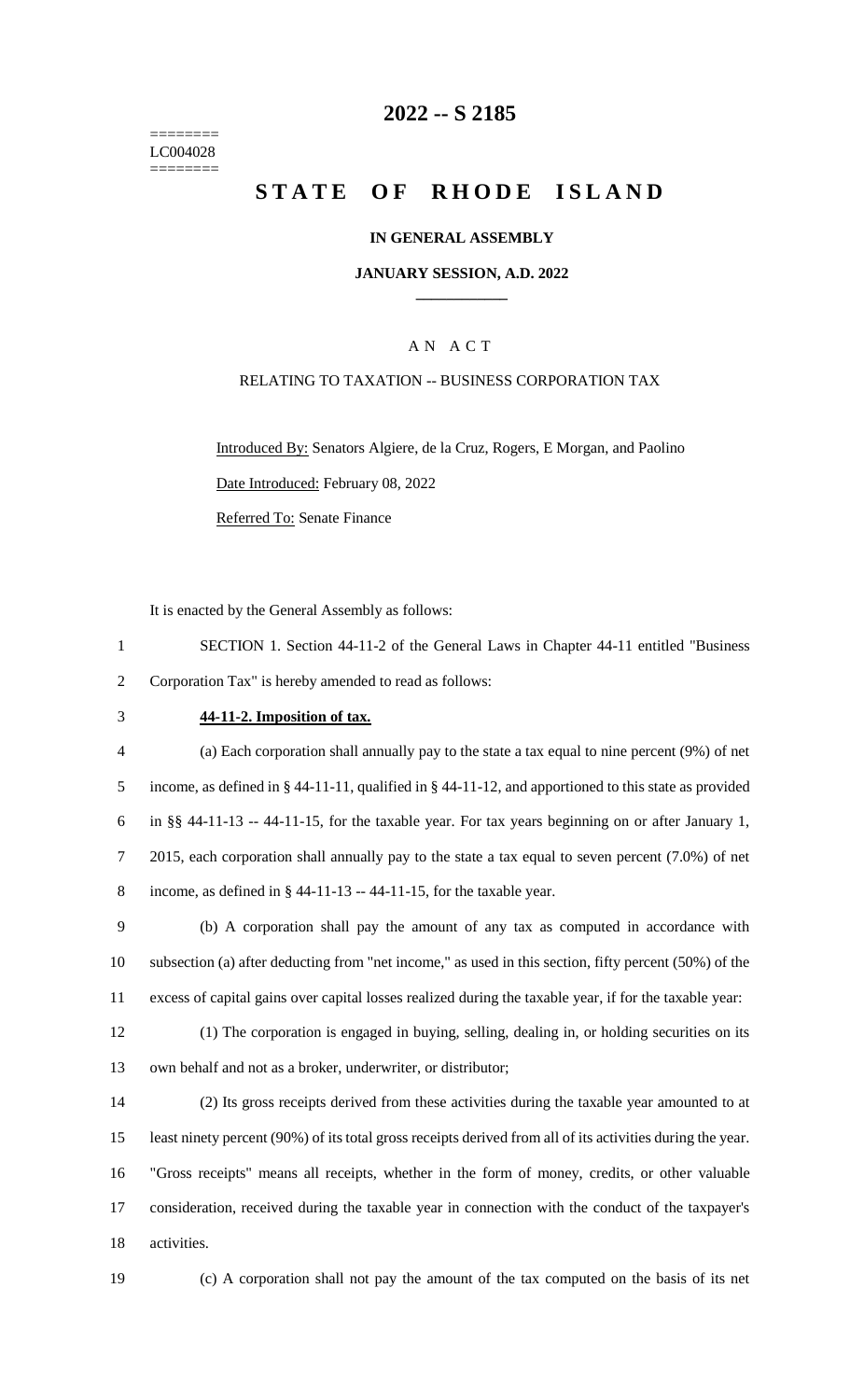income under subsection (a), but shall annually pay to the state a tax equal to ten cents (\$.10) for each one hundred dollars (\$100) of gross income for the taxable year or a tax of one hundred dollars (\$100), whichever tax shall be the greater, if for the taxable year the corporation is either a "personal holding company" registered under the federal Investment Company Act of 1940, 15 U.S.C. § 80a- 1 et seq., "regulated investment company," or a "real estate investment trust" as defined in the federal income tax law applicable to the taxable year. "Gross income" means gross income as defined in the federal income tax law applicable to the taxable year, plus: (1) Any interest not included in the federal gross income; minus (2) Interest on obligations of the United States or its possessions, and other interest exempt from taxation by this state; and minus (3) Fifty percent (50%) of the excess of capital gains over capital losses realized during the taxable year. (d)(1) A small business corporation having an election in effect under subchapter S, 26 U.S.C. § 1361 et seq., shall not be subject to the Rhode Island income tax on corporations, except that the corporation shall be subject to the provisions of subsection (a), to the extent of the income that is subjected to federal tax under subchapter S. Effective for tax years beginning on or after 17 January 1, 2015, a small business corporation having an election in effect under subchapter S, 26 U.S.C. § 1361 et seq., shall be subject to the minimum tax under § 44-11-2(e). (2) The shareholders of the corporation who are residents of Rhode Island shall include in their income their proportionate share of the corporation's federal taxable income. (3) [Deleted by P.L. 2004, ch. 595, art. 29, § 1.] (4) [Deleted by P.L. 2004, ch. 595, art. 29, § 1.] 23 (e)(1) Minimum tax. The tax imposed upon any corporation under this section, including a small business corporation having an election in effect under subchapter S, 26 U.S.C. § 1361 et 25 seq., shall not be less than four hundred fifty dollars (\$450). For the tax years year beginning on or 26 after January 1, 2017, the tax imposed shall not be less than four hundred dollars (\$400). (2) For the tax year beginning on January 1, 2022, the tax imposed shall not be less than 28 two hundred fifty dollars (\$250). 29 (3) For tax years beginning on or after January 1, 2023, there shall be no minimum tax imposed upon any corporation under this section. SECTION 2. This act shall take effect upon passage.

======== LC004028 ========